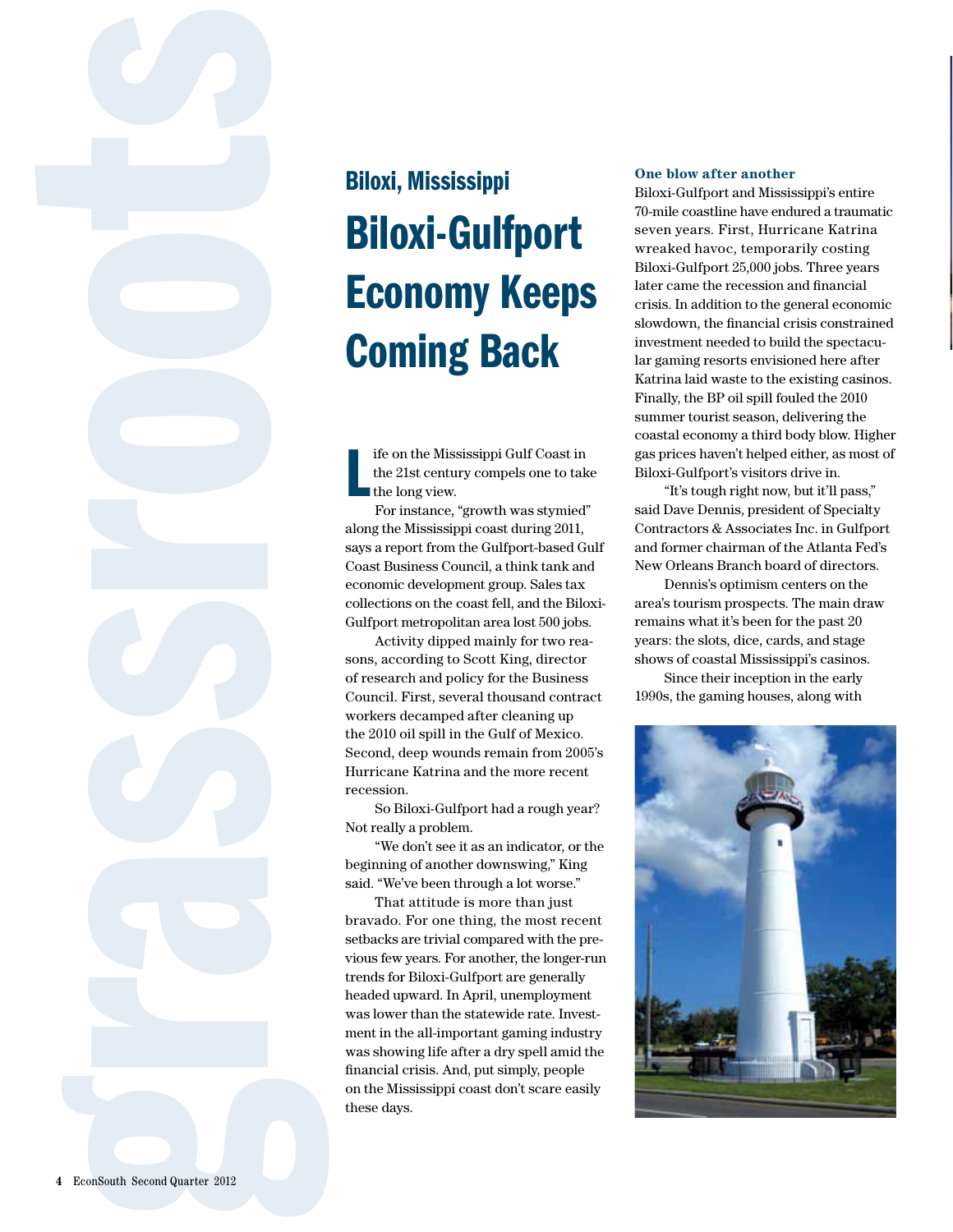

Biloxi-**Gulfport** 

## **Biloxi-Gulfport, Miss.**

| <b>Biloxi</b> population           | 44,054    |
|------------------------------------|-----------|
| Gulfport population                | 67,793    |
| <b>Harrison County population</b>  | 187,105   |
| Median household income (Biloxi)   | \$46,550  |
| Median household income (Gulfport) | \$36,104  |
| Median owner-occupied              |           |
| home value (Biloxi)                | \$160,400 |
| Median owner-occupied              |           |
| home value (Gulfport)              | \$132,100 |

The Beau Rivage casino in Biloxi is the largest **EXEMPLE PERSON AMERICAL** Source: U.S. Census Bureau, 2008–10 American Community Survey

and tallest building in Mississippi as well as Biloxi's largest employer, with more than 3,800 workers.

a couple of military installations, have powered the Biloxi-Gulfport economy. Biloxi-Gulfport is the nation's third-largest casino market, behind Las Vegas and Atlantic City. The casinos boosted tourism from about a million visitors a year to more than 8 million before Katrina, and accounted for 35 percent of the city of Biloxi's \$55 million in tax revenue in its most recent fiscal year, according to the city. All 12 of Biloxi-Gulfport's casinos rank among the metro area's 20 largest privatesector employers. Combined, the gaming houses employ more than 11,000 people.

Until Katrina, the 1990 Mississippi law allowing gambling confined casinos to floating barges. After the hurricane forced the dozen coastal casinos to close for several months, legislators amended the law to allow casinos on land. This change sparked the widespread belief that casinos would rebuild bigger than ever. Four-term Biloxi Mayor A.J. Holloway and other officials were quoted in numerous media outlets, including in a 2006 *Wall Street Journal* article, predicting that there would be as many as 20 casinos by 2011. Today, 12 casinos are generating steady revenue, but the expected explosion fizzled.

"The mega-casinos that people believed would happen and really drive the tourism business to a different place from the '90s haven't happened," said James Pat

Smith, a history professor at the University of Southern Mississippi's Gulf Coast campus and author of the book *Hurricane Katrina: The Mississippi Story*.

Among the projects that have not happened: Trump Entertainment Resorts Inc. backed off plans it announced in 2006 to build a casino resort. The Mashantucket Pequot Indian tribe, which operates the country's largest casino in Connecticut, also abandoned plans to develop a \$400 million property in Biloxi. Harrah's in 2008 halted construction of what was announced as the \$704 million first phase of a potential \$1 billion project. The pilings of that aborted building remain in the ground, "a ghost from the collapse of the financial markets in 2008," Smith said.

### **Katrina's lasting economic damage**

That unfinished structure is not the only evidence of the boom that wasn't. In the wake of Katrina and the Great Recession, Biloxi-Gulfport has 25 percent, or about 7,000, fewer travel and tourism jobs and 22 percent, or 4,000, fewer hotel rooms, than it had before the hurricane, according to data from the Business Council and the U.S. Bureau of Labor Statistics (BLS).

Those numbers stab at the heart of the local economy. Leisure and hospitality jobs account for a whopping 21 percent of the metro area's total nonfarm employ-

ment, roughly double the share statewide and more than twice the share nationally, according to figures from the BLS. In Biloxi-Gulfport, leisure and hospitality provide nearly one of every three private-sector jobs, compared to one in eight across the country. And that's after Katrina.

Some of the jobs lost were in the casinos, of course. Most of them have rebuilt on land, but generally with fewer hotel rooms and less convention space than they housed before. Many smaller, independent hotels and tourist attractions have not reopened. A combination of skyrocketing property insurance rates and stringent building codes, especially elevation requirements instituted after Katrina's flooding inundated ground floors, has made rebuilding costs prohibitive for many smaller businesses, King and others said. Along with scaled-down casino hotels, the absence of smaller hotels and attractions accounts for much of the decline in hotel rooms and tourism jobs, local observers said.

### **Better days appear on the horizon**

Through it all, Biloxi-Gulfport soldiers on. Its preliminary unemployment rate in April was 7.8 percent, lower than Mississippi's

Grassroots continues on page 17